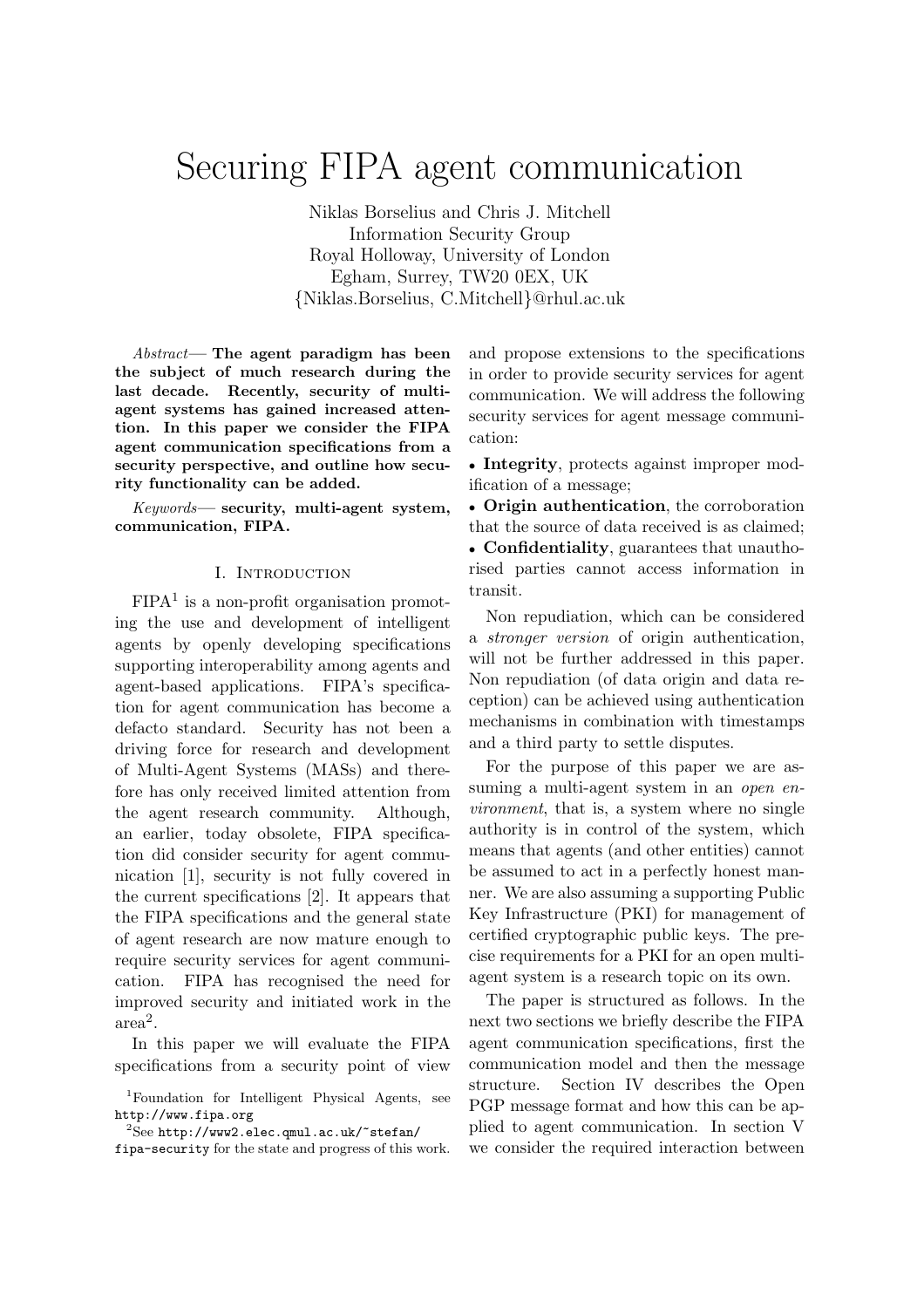an agent and its platform if the platform is to provide secure communications services to the agent. Finally, we conclude and point out future work in section VI.

# II. The FIPA communication model

Figure 1 shows the FIPA message transport reference model [2].



Fig. 1. FIPA message transport model

The message transport service is a service typically provided by the agent platform on which an agent is executing. However the agent and the message transport service do not have to be located on the same host. The message transportation service supports the transportation of messages between agents on any given agent platform and between agents on different platforms through the provision of an Agent Communication Channel (ACC). FIPA recognises three options for an agent when sending a message to another agent residing on a remote platform (illustrated in figure 2).

1. Agent A sends the message to its local ACC using a proprietary or standard interface. The ACC then takes care of the transmission of the message to the correct remote ACC. The remote ACC will then eventually deliver the message.

2. Agent A sends the message directly to the ACC on the remote agent platform on which B resides. This remote ACC then delivers the message to B.

3. Agent A sends the message directly to agent B, using a direct communication mechanism. The message transfer, including buffering of messages and any error messages, must be handled by the sending and receiving agents. (No further specification for this communication mode is covered by FIPA.)



Fig. 2. Methods of communication between agents on different platforms

#### III. FIPA Message structure

In this section we will describe the structure of a FIPA message [2] and then consider how security is addressed.

A message is made up of a message envelope, containing transport information, and a message body comprising of the agent communication data or ACL (Agent Communication Language) message. Table I shows the structure of the message envelope. An ACC should deliver the whole message, including the message envelope, to the receiving agent. However, it is possible for agent platforms to provide middleware layers to free agents from the task of processing the envelope [2].

The envelope parameter called encrypted is optional, and if used indicates that the message is encrypted as defined in RFC 822 [3]. The syntax for the parameter is two words. The first word indicates the software used to encrypt the body, and the second, optional, word is intended to aid the recipient in selecting the proper decryption key. However, current FIPA platforms based on JADE (Java Agent DEvelopment Framework) [4], FIPA-OS [5], etc., do not support RFC 822.

Table II shows the structure of an ACL message. The performative element is the only mandatory element of an ACL message; all other elements are optional. The ACL message structure does not include any security specific elements.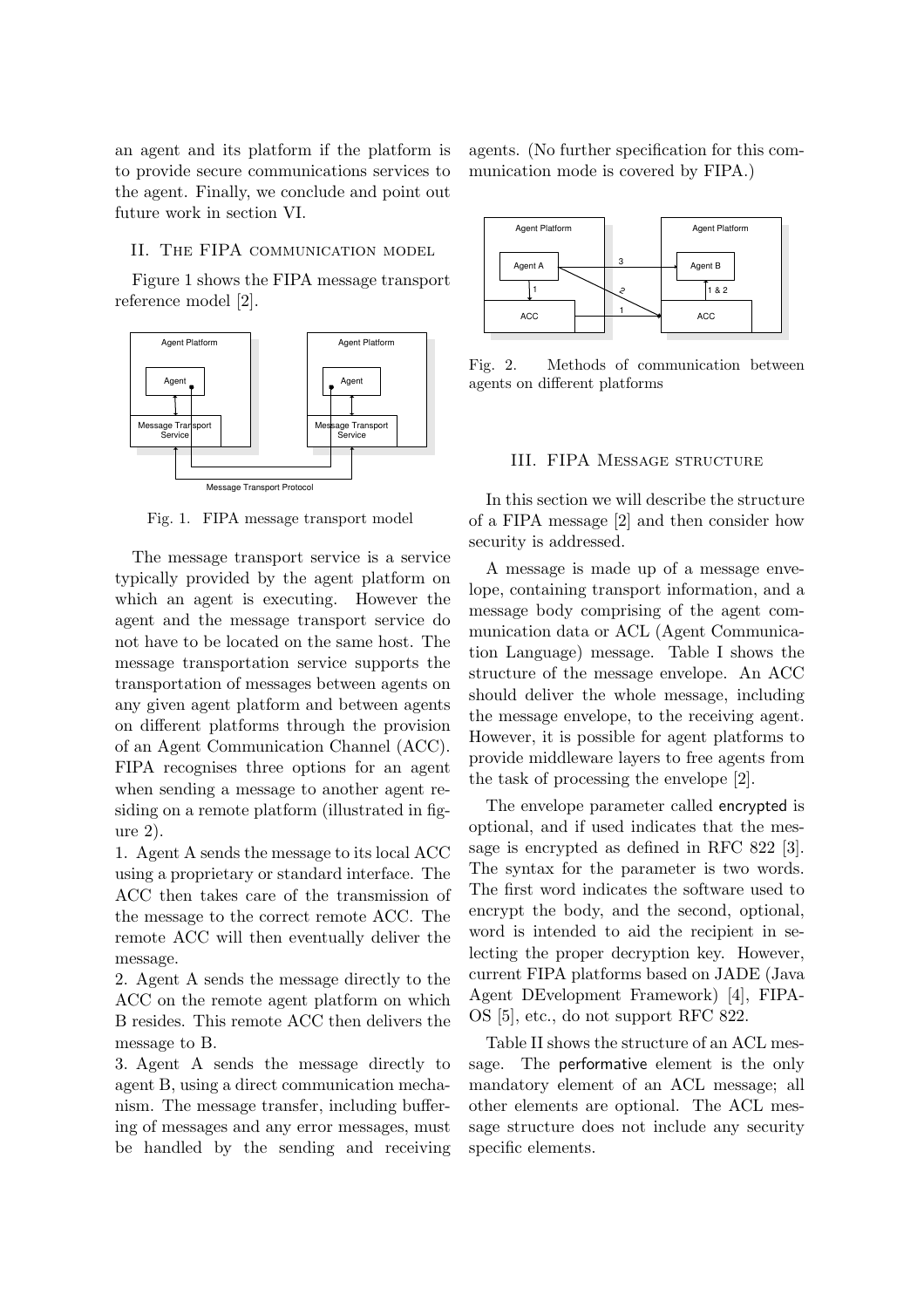| Parameter           | Description                                              |
|---------------------|----------------------------------------------------------|
| to                  | Names of primary recipients of the message, mandatory.   |
| from                | Name of the agent who sent the message, mandatory.       |
| comments            | Optional comment.                                        |
| acl-representation  | Name of the syntax representation of the message body,   |
|                     | mandatory.                                               |
| payload-length      | The length of the message body, optional.                |
| payload-encoding    | The language encoding of the message body, optional.     |
| date                | Message creation date and time, added by the agent,      |
|                     | mandatory.                                               |
| encrypted           | Indication how the message body has been encrypted, op-  |
|                     | tional.                                                  |
| intended-receiver   | The name of the agent to whom this instance of a message |
|                     | is to be delivered, optional.                            |
| received            | Time received by an ACC, optional.                       |
| transport-behaviour | Transport requirements of the message, optional.         |

TABLE I Message envelope description

# A. Security evaluation

The only provision for security in the FIPA message structure is the envelope primitive: encrypted. This allows for additional software to be used to offer message confidentiality through encryption. Origin authentication and message integrity are not provided for. Furthermore, the encrypted field in the envelope is intended for the ACC, not the agent itself, which means that the encryption would be under the control of the ACC, not the agent.

#### IV. Open PGP

In this section we will briefly describe the Open PGP message structure in order to be able to evaluate its appropriateness for FIPA messages.

Open PGP [6] is a non-proprietary protocol for protecting email using public key cryptography. It is based on PGP as originally developed by Phil Zimmermann [7]. The Open PGP protocol defines standard formats for encrypted messages, signatures, and certificates for exchanging public keys. Over the past decade, PGP, and more recently Open PGP, have become well used de facto standards for encrypted email. By becoming an IETF standard [6], Open PGP may be implemented freely.

PGP messages are constructed from a number of records referred to as packets. A packet is a piece of data that has a tag specifying its meaning. A PGP message consists of a number of packets. Some of those packets may themselves contain other packets. Each packet consists of a packet header, followed by the packet body. The packet header has a tag which denotes what type of packets the body holds. Table III shows the defined tags.

As can be seen from Table III, PGP supports the secure message services described in section I, including message confidentiality, through the use of symmetric and asymmetric encryption algorithms, and message integrity and origin authentication, through the use of digital signatures.

Some of the PGP packets listed in the ta-

| Tag no.  | Description                                      |
|----------|--------------------------------------------------|
| $\Omega$ | Reserved - a packet tag must not have this value |
|          | Public-Key Encrypted Session Key Packet          |
| 2        | Signature Packet                                 |
| 3        | Symmetric-Key Encrypted Session Key Packet       |
|          | One-Pass Signature Packet                        |
| 5        | Secret Key Packet                                |
| 6        | Public Key Packet                                |
|          | Secret Subkey Packet                             |
| 8        | Compressed Data Packet                           |
| Q        | Symmetrically Encrypted Data Packet              |
| 10       | Marker Packet                                    |
| 11       | Literal Data Packet                              |
| 12       | Trust Packet                                     |

TABLE III Open-PGP packet types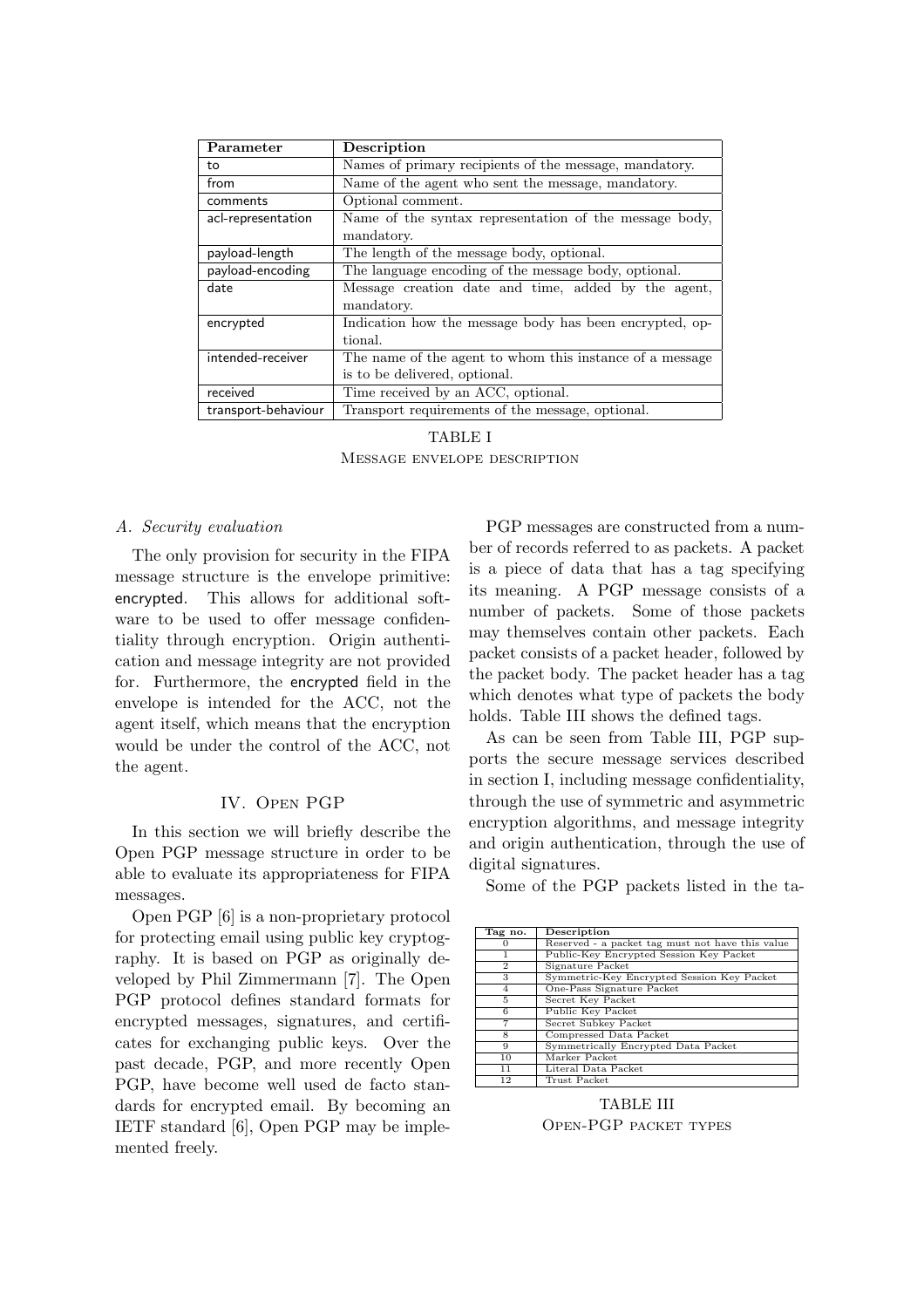| Element         | Description                                                  |
|-----------------|--------------------------------------------------------------|
| performative    | The type of communicative act of the message.                |
| sender          | Name of the agent who sent the message, mandatory.           |
| receiver        | Names of primary recipients of the message, mandatory.       |
| reply-to        | Indicates that subsequent messages in this conversation are  |
|                 | to be directed to the agent named in this element.           |
| content         | Denotes the content of the message.                          |
| language        | Denotes the language in which the content element is ex-     |
|                 | pressed.                                                     |
| encoding        | Denotes the specific encoding of the content language ex-    |
|                 | pression.                                                    |
| ontology        | Denotes the ontology used to give a meaning to the symbols   |
|                 | in the content expression.                                   |
| protocol        | Denotes the interaction protocol that the sending agent is   |
|                 | employing with this message.                                 |
| conversation-id | Used to identify the ongoing sequence of communicative acts  |
|                 | that together form a conversation.                           |
| reply-with      | Introduces an expression that will be used by the responding |
|                 | agent to identify this message.                              |
| in-reply-to     | Denotes an expression that references an earlier action to   |
|                 | which this message is a reply.                               |
| reply-by        | Denotes a time which indicates the latest time by which the  |
|                 | sending agent would like to have the reply.                  |

TABLE II ACL message elements

ble are designed for key management. This is functionality we have not considered, but which is crucial for deployment of cryptography on a large scale.

PGP is not the only standard for describing cryptographically protected message content. Another example is Cryptographic Message Syntax (CMS) (RFC 3369) [8]. CMS is used by S/MIME (Secure/Multipurpose Internet Mail Extensions) [9] and specifies syntax for representing digitally signed, hashed, authenticated, or encrypted arbitrary message content (CMS is based on PKCS  $\#7$  [10]). Similar functionality to that described for Open PGP is available in CMS.

# A. Using PGP for FIPA messages

We will now consider how the PGP message structures can be used with FIPA messages.

PGP can be used to encrypt and sign the entire ACL message without making any changes to the message envelope. This would leave the encoding and decoding of PGP structured messages for the agent to take care of. This would not require any changes to the FIPA specifications, assuming the agent is able to determine if a message is PGP encoded or not (this might, for example, be achieved by using the encoding field).

If there are reasons for treating the elements within the ACL differently, for example to only encrypt or sign certain elements, additional information would need to be provided to the agent to indicate how the message should be processed.

If the ACC service is to perform encryption/decryption and process signatures 'seamlessly', additional information needs to be provided in the message envelope.

The advantage with using an existing standardised protocol such Open PGP or CMS is that it is already defined, thereby avoiding duplication of work. The drawback might be that the already standardised protocol has features unnecessary for our purpose, possibly adding unnecessary payloads and, perhaps, confusion.

To summarise, it is rather straightforward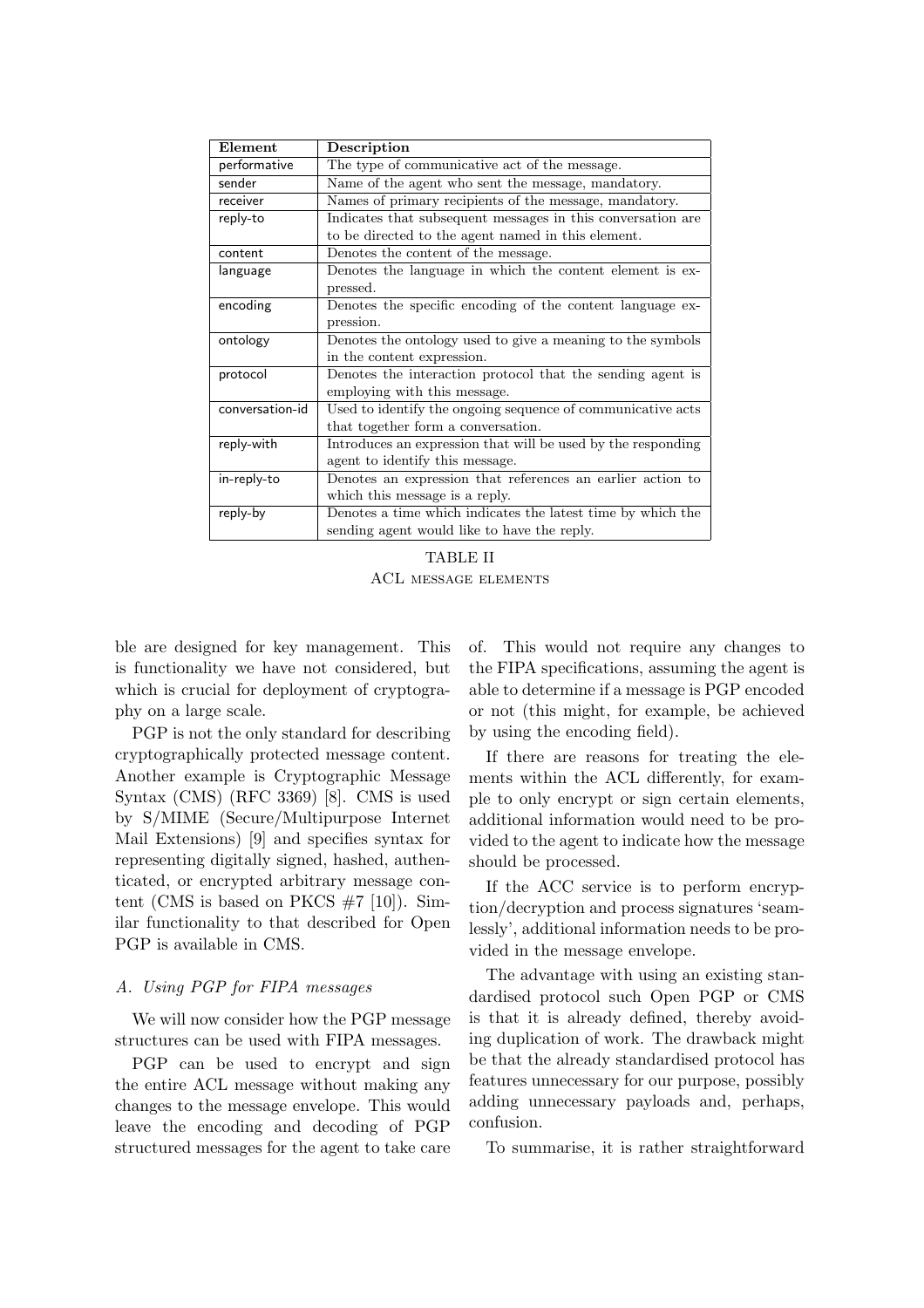to make use of the Open PGP message structure for FIPA agent communication. However, in order to allow for all the communication modes described in section II, as well as for cryptographically protected messages, the specifications should allow encryption/decryption and signature processing to be carried out by the ACC service as well as by the agent. This would require additional information to be added in the message envelope. For full flexibility, the ACL message should also carry information describing the security mechanisms applied to the message. The information exchange between an agent and ACC service is further described in the next section.

# V. Agent — platform interaction

In this section we consider further where the communication security mechanisms fit in the FIPA architecture. We will also highlight architectural issues not covered in the previous sections, namely key management and security policies.

Leaving the complete coding and encoding of encrypted or signed messages to the agent may not always be desirable. To keep agents simple and small, it can be more efficient to let the executing host deal with this potentially complex task. This can be done in different ways, as described in the next two paragraphs.

As shown in figure 3, one way is to let the agent receive the message as usual, and when the agent has determined that it is an encrypted or signed message it forwards the message to the appropriate service to decrypt it or to validate the signature. The agent would then be returned the decrypted message or an indication of the outcome of the signature verification. Similarly when the agent wants to send an encrypted message or a signed message it would send the message to the appropriate service and be returned the processed message, which now can be sent as usual.

A second option, depicted in figure 4, would be to let the ACC intercept the communication and offer the security services in a more transparent way to the agent. This would re-



Fig. 3. Security services separated from ACC

quire the ACC to be able to determine if an incoming communication is encrypted or signed, as well as getting an indication from the agent whether encryption or signing should be done before sending the message.



Fig. 4. Secure communication services offered 'transparently' to the agent

Both modes of operation should be provided to ensure that the communication modes described in section II are fully supported.

There are two important, and non-trivial, issues we have not yet covered. One is key management. When encryption is used the encryption/decryption keys need to be managed. For asymmetric cryptography a PKI is typically used to facilitate certain aspects of the key management. In a multi-agent system various key management issues arise due to the fact that the agent executes on a host which in theory has full control over the agent, even more so if the agent depends on the host to carry out processing involving the cryptographic keys. The following questions need to be considered:

• Is the agent in control of its own key, or is this completely/partly delegated to the platform where the agent is executing?

• Does the agent need its own keys, or can agents on the same host use the same crypto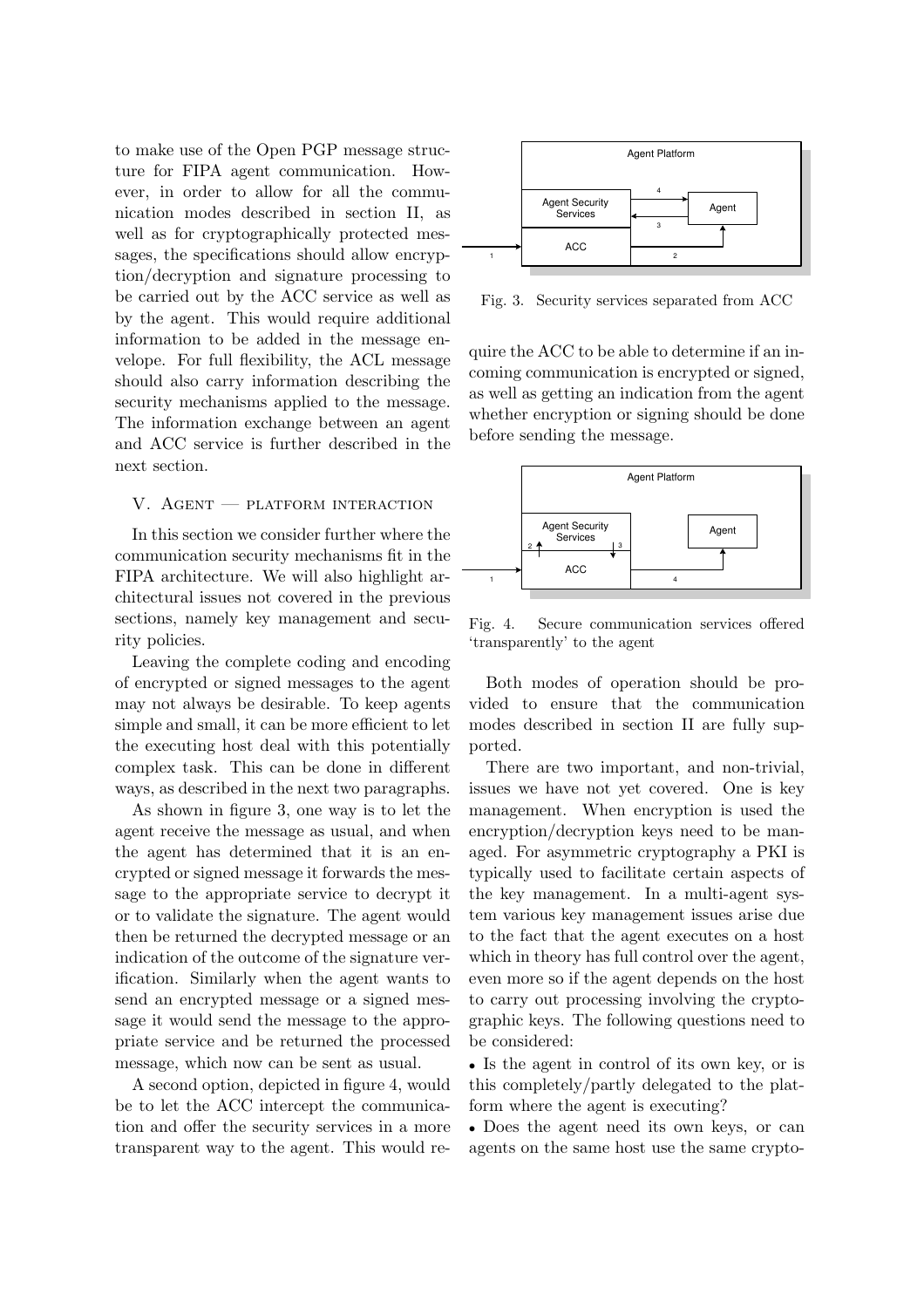graphic keys?

Since applications will have different requirements we believe that agents should have the freedom to decide on these issues themselves, rather then only supporting one approach.

The second important thing we have not yet discussed is that of security policies. If an agent depends on the host to perform cryptographic tasks, the agent needs to communicate its requirements to the host. Likewise the host needs to let the agent know certain information about its processing.

While PGP might be sufficient for the carrying of encrypted and signed messages, further specifications need to be developed for a complete solution. Communications between the agent and the executing host need to be standardised to cover the transfer of key management and security policy data. In the remaining of this section we consider the information that need to be exchanged between an agent and the ACC service, which we assume is residing on the platform where the agent is executing.

For outgoing communication (communication originating from the agent) the agent needs to be able to supply (explicitly or implicitly) the platform with the following information:

• request message encryption;

• supply an encryption key or indicate that the platform's encryption key should be used;

• choice of encryption algorithm (and other possible algorithm related options, including key length, padding, etc.);

• request message signing;

• supply a signature key or indicate that the platform's signature key should be used;

• choice of signature algorithm (and possible algorithm related options, including key length, padding, etc.).

If an agent requests encryption or signing, the platform would typically apply some default values for parameters not specified by the agent.

For incoming communication (communication destined for the agent) the platform needs to be able to inform the agent regarding the following:

• If the message was protected through encryption during transit;

• if so, indicate method of encryption that was applied to the message (e.g. encryption algorithm and key length);

• if the message carried a digital signature;

• if so, to what extent the signature has been verified.

The platform might need certain information from the agent in order to decrypt a message or verify a signature including the following:

• decryption key:

• trusted Certification Authorities (CAs) and agents;

• signature verification requirements (e.g. verification against revocation lists and max length of certification chains).

The above information can be exchanged between the agent and platform in various ways. The most straightforward way appears to be to let the agent supply message specific information with every message that is passed to the ACC service. Another option, which may be more efficient, is for the agent to have a complete security policy description that can be passed to the ACC service prior to any other communication taking place. Such a policy should be allowed to be as complex as might be required. Different requirements might, for example, apply depending on the destination of a message. A third option is to combine the other two options. An agent can then carry, and supply to the platform, a complete communication security policy, but can also request to have a particular message treated differently by supplying specific information with the message.

#### VI. Conclusions and future work

The FIPA agent communication specifications are lacking sufficient functionality to provide secure communication. By using an existing message structure such as the Open PGP message format, sufficient protection can be achieved for the communication. We have considered where security services can